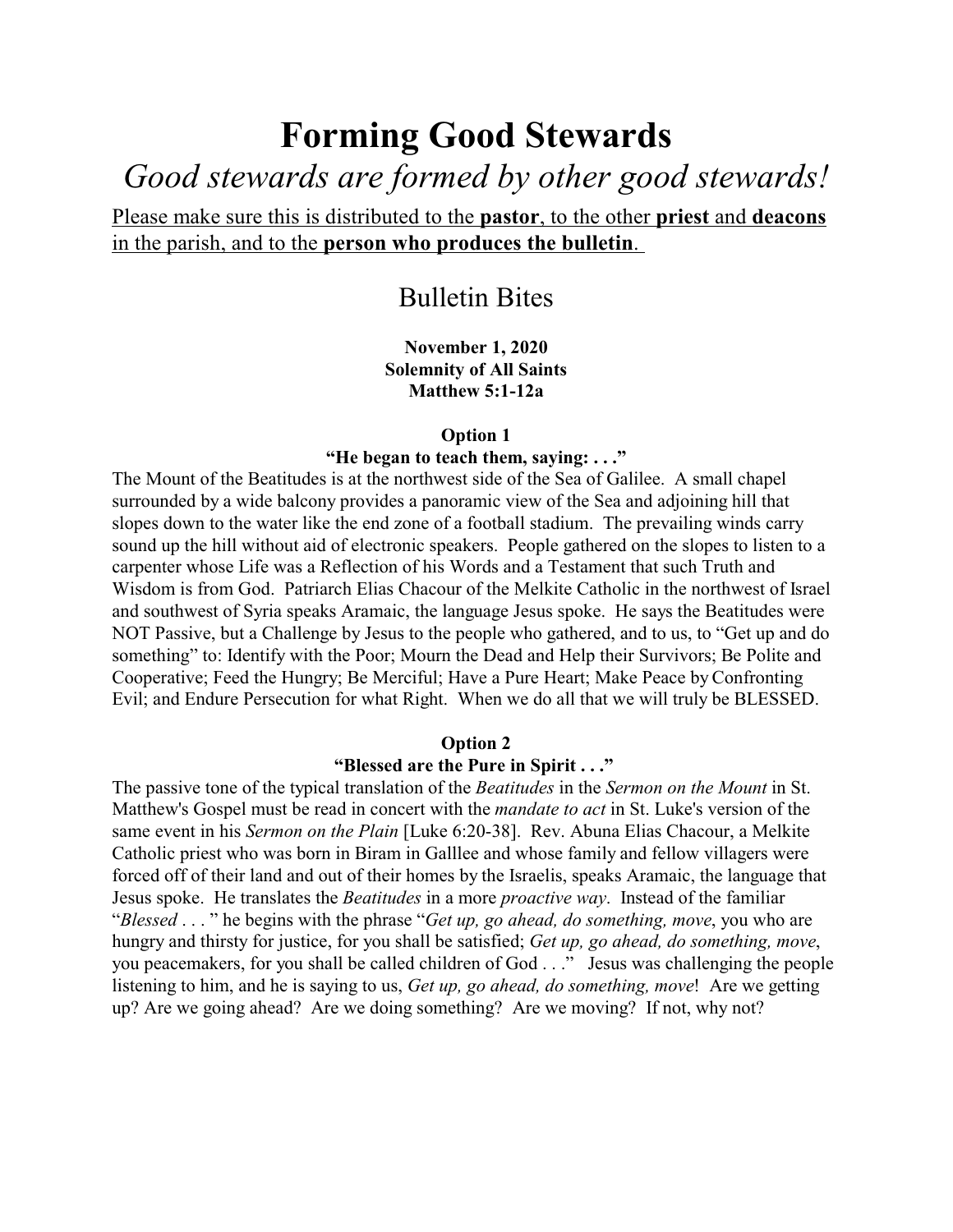## **November 8, 2020 Thirty-Second Sunday in Ordinary Time Matthew 23:1-13**

#### **Option 1**

## **"Therefore, stay awake, for you know neither the day nor the hour."**

The parable of the five wise virgins who brought extra oil and the five unwise who did not seems to suggest that Jesus was a Boy Scout and was well aware of their motto, "Be Prepared." It is more likely that the Boy Scouts were aware of that parable, and others, and based their motto on the teaching of Jesus. People who live in areas prone to hurricanes, earthquakes, tornados, blizzards and other climate or geology related events know the value of being prepared. Jesus clearly meant that being prepared involved more than having an extra vile of oil for a lamp or the right supplies and equipment in the event of an emergency. He intended that we should live our life always prepared to grow in the understanding and use of all the talents, abilities and gifts God has given to each of us, to the best of our ability, for ourselves and for others. That is truly "being prepared," especially the part about using all that God has given us *for others*.

#### **Option 2**

## **"The foolish ones, when taking their lamps, brought no oil with them,"**

"I thought you brought the " Everyone has heard those words at some point. It is the sudden awareness that something important was left behind because everyone involved thought someone else had taken the missing object. Sometimes such oversight is the result of the rush to get to a destination. Sometimes it is the result of carelessness or laziness. Whatever the reason the cause is lack of preparation. Jesus was not concerned about bridesmaids not having enough oil. He was using the story to teach the Israelites to prepare for the time when they would be before God to explain whether or not they had loved him with all of their heart, mind, soul and strength, and loved their neighbor as themselves. Jesus is also trying to prepare us to stand before God to make that same accounting. We have the advantage of the sacraments, especially the Sacrament of Reconciliation, and the counsel of clergy who can help us examine our lives and discern how we can do better. Do we avail ourselves of the sacraments and counsel?

## **November 15, 2020 Thirty-Third Sunday of Ordinary Time Matthew 25:14-30**

#### **Option 1**

## **"Well done my good and faithful servant. . . "**

In golf a short put is called a *gimme*. In tennis a high, lofting return near the net is called a *lob*. In baseball four balls will get you a *walk*. And in basketball a ball passed to a tall forward or center over the goal is called a *slam dunk*. For a writer seeking to convey a message about the nature and consequences of being a good steward, today's Gospel reading is a *gimme, a lob, a walk* and a *slam dunk*. We can learn that God created each of us with a vast array of talents, abilities and gifts, and free will to choose to accept and use them for ourselves and for others; or to reject them. What an awesome God! What an awesome gift! What an awesome responsibility! What an awesome reward for being a good steward! But the consequence for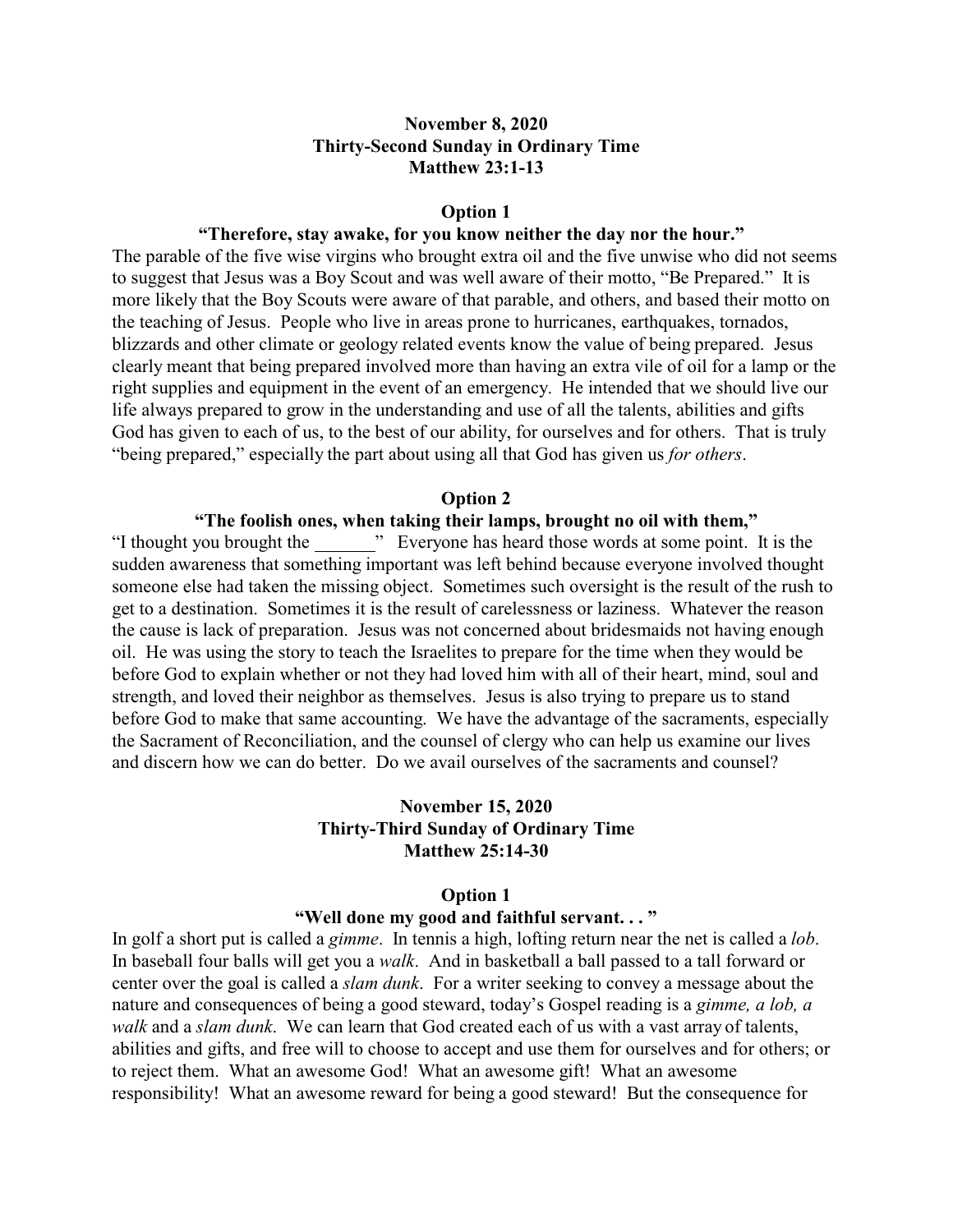failing to be the good stewards God expects us to be is awesome. Take some time this week to reflect several times on the Gospel passage for today. How have we done with our stewardship? Can we do more?

#### **Option 2**

## **"Should you not then have put my money in the bank so that I could have got it back with interest on my return?"**

 Jesus told several parables about people given responsibility for different quantities of talents and the consequences for the recipients who used their talents well in contrast to the recipients who failed to use their talents at all. Jesus seems to act harshly toward the person in the stories who receives the least amount and does nothing with it. The lesson of theses stories is not that the people who receive the least amount of talents did not have much to work with. Jesus is teaching us that no matter how much or how little for which God makes us responsible, God expects us to make our best effort to make the most of it. It is not about the amount of the talents. It is about the amount of the effort. A steward is a person who is given the responsibility for the preservation and *productivity* of the possessions of another. Everything we are and have comes from God. He expects us to be good stewards and make the most of it.

## **November 22, 2020 The Solemnity of Our Lord Jesus Christ the King Matthew 25:31-46**

#### **Option 1**

## **"Amen, I say to you, whatever you did for the least ones, you did for me."**

Our image of Jesus as a carpenter who cared for people in need and the necessities of life does not fit our image of Christ as King. The problem is that our image of *kingship* is not very positive. Kings were often tyrannical and self serving. And we often forget that at our Baptism we are all anointed *priest, prophet* and *king*. So what is the true function of a king? It is to see that all of his subjects, everyone entrusted to his care, is treated equally and shares equally in the benefits and resources of the kingdom. That is the message Christ the King taught and demonstrated to us. We share in Christ's kingship. Whatever we *do for the least* in His kingdom, we do for Him. He depends on us to do it. As we celebrate Thanksgiving this week, we should be grateful to live in a country that allows us to be kingly like Jesus - to do all we can for those who are *the least* in His Kingdom: the unborn, the elderly, the homeless, the sick, the dying, and the imprisoned.

#### **Option 2**

#### **"Whatever you did for one of the least brothers of mine, you did for me."**

How can we identify a real king or a queen? Is it the fine clothes and jewel encrusted crowns they wear or their regal demeanor and stately appearance? Do they sit on thrones raised above all the other people and give orders that make others fearfully rush to fulfill their every command? No!!!! Hollywood may portray them as such and that may be how some kings and queens actually lived. But a real king or queen is one who cares equally about everyone for whom they are responsible. David was a real king. Despite his well documented faults and sins, he sought to assure that all of the Kingdom of Judah shared equally in the resources and protection of the kingdom. He understood that whatever he did for the least in God's kingdom, he did for God.